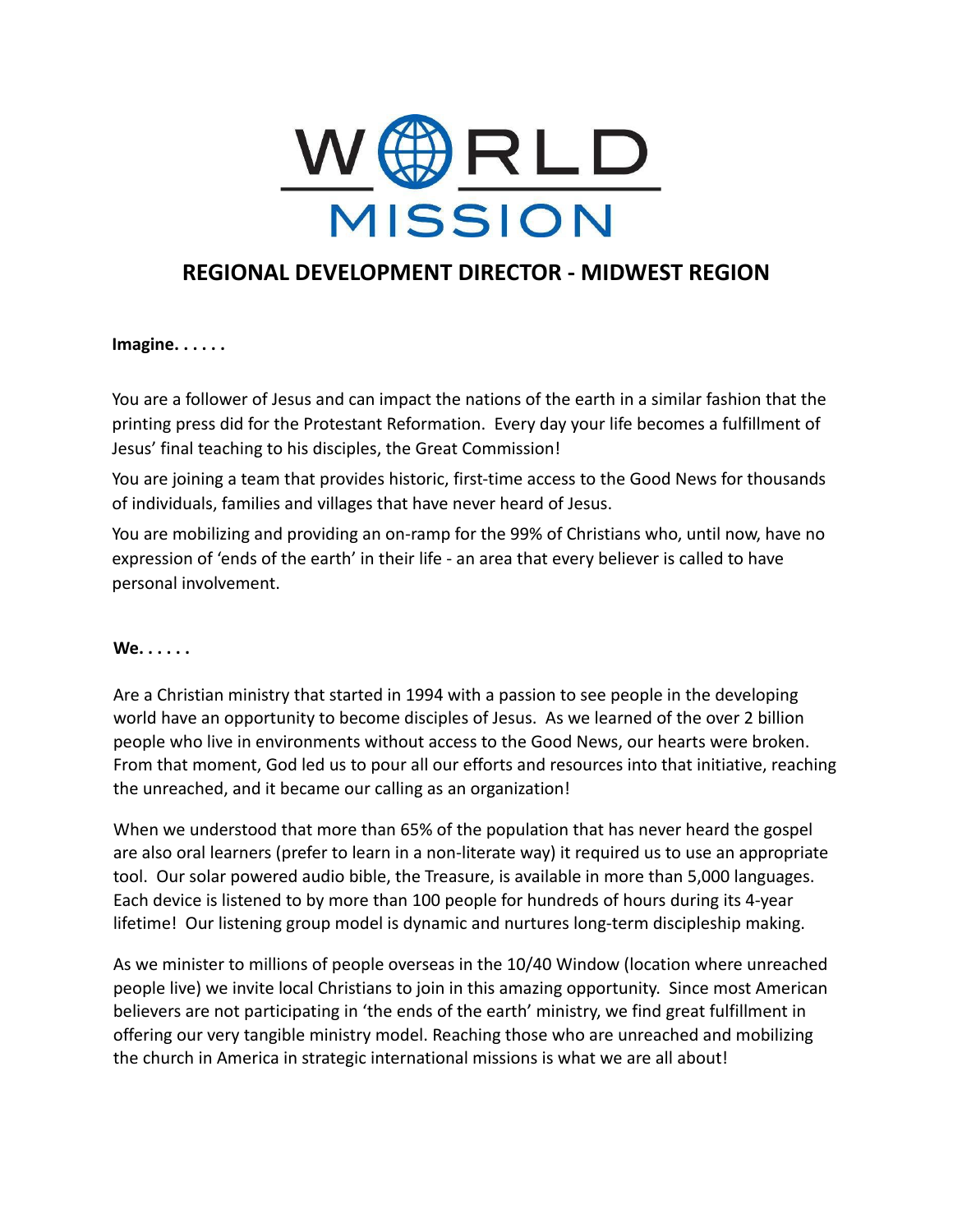### **Our culture is characterized as. . . . . .**

- 
- Being focused on our vision **Face Communist Constructs** Embracing positive attitudes
- High standards and hard work Growth-minded
- Treasures

## **Your Assignment. . . . . .**

- The Word and Prayer are highly valued Living in community and loving each other
	-
	-

As a strategic member of our leadership team, you will be expected to represent World Mission in the Midwest United States. You will meet face to face, over the phone/Zoom and in church auditoriums, sharing the exciting vision of taking the gospel where it has never been. Specifically, you will be a front-line major gift officer to engage new and existing donor activity, which is the lifeline of our work. Your priority will be individuals, companies, and churches with the ability to make significant investments into World Mission.

# **So, what does this require of you?**

- You must be a Hunter, Connector, Communicator and Builder and know how to cultivate new and existing relationships.
- You must be willing to create relationships with existing donors and find new ones.
- Ability to encourage primarily local investors to also become 'Ends of the earth investors'
- Relentless pursuit through personal visits, phone calls and video conferencing
- Urgency! 65,000 go into eternity every day without having their first gospel witness
- Motivation and discipline to work independently with a great work ethic

# **Ministry Vision**

In 2021 we distributed the 350,000<sup>th</sup> Treasure (and Messenger) around the world among unreached people groups. The global demand for Treasures is unprecedented and growing every week. We plan to send 60,000 devices in 2022 and then incrementally grow over the next 5 years so that by 2025 we are distributing 150,000 units annually. That will reflect in over 21 million people having a first-time gospel witness! As a Regional Development Director, you will have the unique opportunity to directly impact millions of people around the world who have never heard of Christ.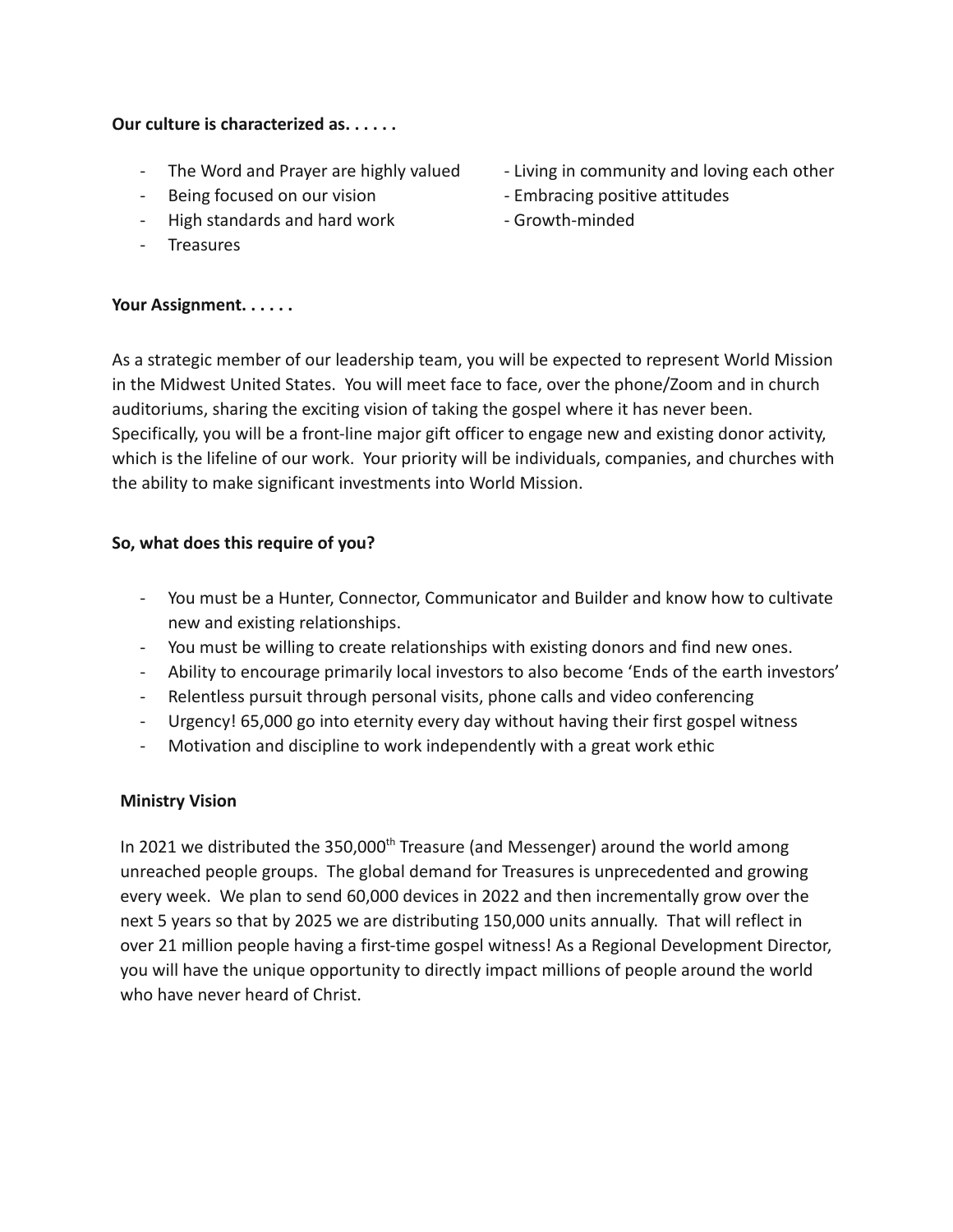## **Mission Statement**

*"We deliver the Word of God in audio format (The Treasure) to oral learners living in unreached people groups."*

# **Job Description**

## **Job Summary**

The Regional Development Director will work with the CDO (and others as appropriate) to grow and broaden his/her development portfolio at World Mission. The focus of the role is to establish, develop and mature relationships with prospective and existing major donors to expand the ministry of World Mission in the Midwest Region. The Regional Development Director will report to the CDO and will be an active participant in the fundraising efforts of the organization.

### **Responsibilities**

- 1. Develop and grow a donor base in the Midwest Region. Share existing World Mission resources to engage new audiences and donor communities.
- 2. Average of 10-15 Substantive Contacts per month to persons who fall into one of three major or principal donor categories: inactive donors, current donors, or potential new donors. At least 5 each month should be potential new donors. A major donor is someone who gives \$5,000 or more per fiscal year to World Mission. A principal donor is one who gives \$25,000 or more to World Mission in a fiscal year. A substantive contact is a conversation (in person or via zoom) that results in the furtherance of the gift process: identification, cultivation, solicitation, and stewardship.
- 3. Must hit pre-identified ROI targets and goals for each year.
- 4. Work with World Mission's CDO and appropriate leadership to track and ensure that principal and major gift prospects/donors in portfolio are being visited and that a World Mission strategy is in place if appropriate, utilizing leadership at World Mission as appropriate.
- 5. Participate in goal setting, prepare proposals, strategy development for solicitation and stewardship as required for major or principal donors in the portfolio.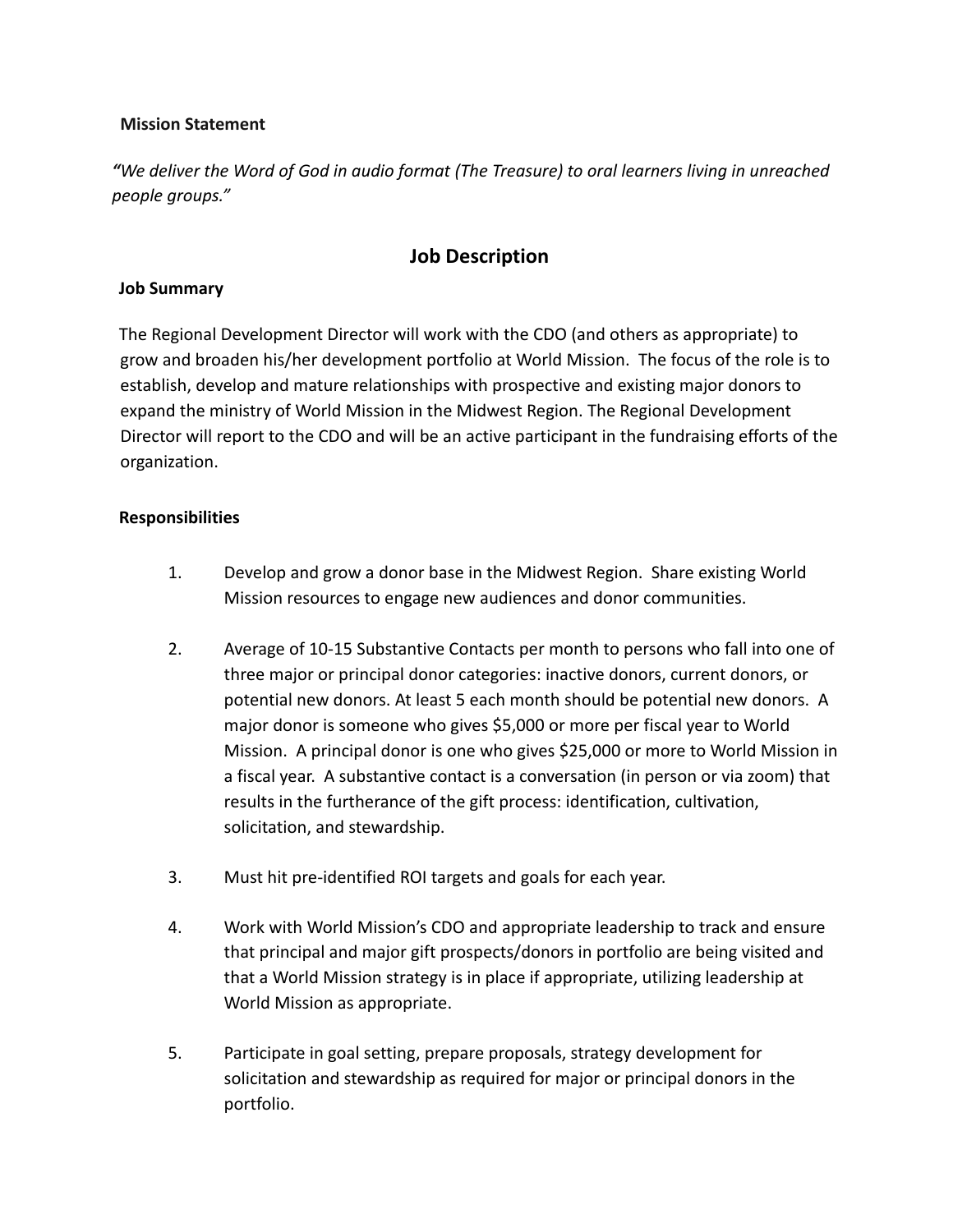- 6. Successfully and consistently deliver funding proposals to prospective and current donors as relationship dictates.
- 7. Maintain appropriate electronic documentation on a timely basis, including engagement activities, proposal tracking, contact reports, donor strategies, and forecasting.
- 8. Record timely reports, letters, proposals, or gift agreements following donor contact.
- 9. Meet with CDO weekly via zoom or as requested. Attend weekly staff meetings via zoom.
- 10. Maintain a working knowledge of fundraising best practices; attend seminars and conferences annually for personal growth and development.
- 11. Perform other duties as required or requested by the CDO.

### **Pay:**

1. Commensurate with experience with opportunities for increase upon performance.

# **Qualifications**

You should have:

- 1. Demonstrated the past ability to create momentum, causing things to happen; must be proactive rather than reactive.
- 2. A strong interest in non-profit Christian organizations, a history of giving and working for such organizations and a specific knowledge and passion for the work of World Mission.
- 3. The ability to effectively communicate a case for supporting the ministry of World Mission and be comfortable and confident making the "ask."